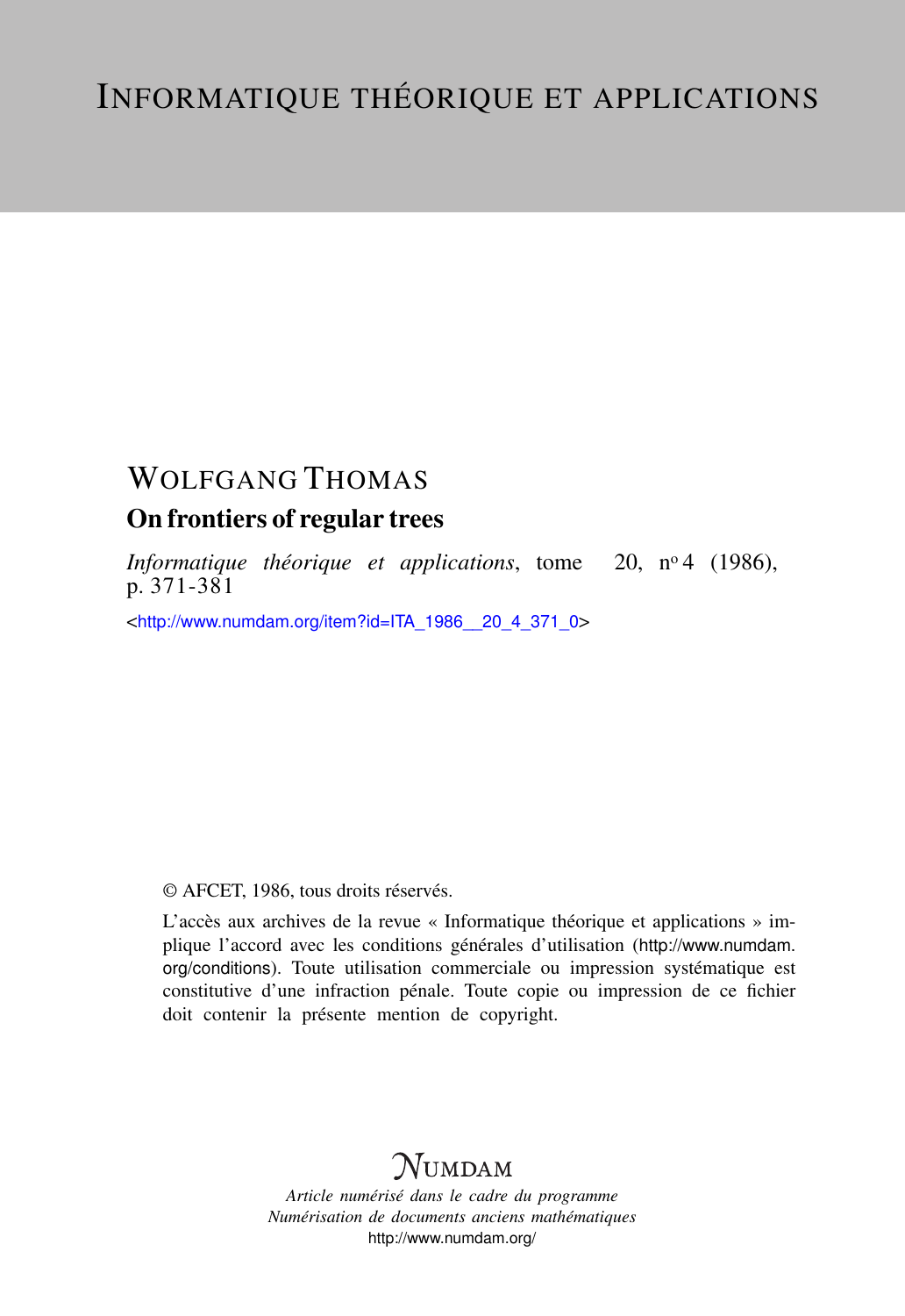Informatique théorique et Applications/Theoretical Informaties and Applications (vol. 20, n° 4, 1986, p. 371 à 381)

### **ON FRONTIERS OF REGULAR TREES (\*)**

by Wolfgang Thomas  $(1)$ 

Communicated by J. E. PIN

Abstract. - *In this note, some connections are pointed out between the theory of generalized* words as developed by Courcelle and Heilbrunner, the model theory of linear orderings, and Rabin's *theory of automata on infinité trees. As an application, a décision problem raised by Courcelle and Heilbrunner (on équivalence of countable word- or order-types) is settled.*

Résumé. - *Dans cet article, on étudie les connections entre la théorie de mots généralisés comme développée par Courcelle et Heilbrunner, la théorie des modèles des ordres linéaires et la théorie de Rabin des automates sur les arbres infinis. On obtient comme application une solution d'un problème de décision proposé par Courcelle et Heilbrunner (sur l'équivalence de types de mots dénombrables).*

#### **1. INTRODUCTION**

Given a finite alphabet *A,* we may identify a nonempty word over *A* with a map  $w : M \to A$  where M is the domain of a finite linear ordering  $(M, \leq)$ . Usually, *M* is assumed to be an initial segment of the natural numbers; it represents the set of "positions" of the letters of the word. The present paper is concerned with *generalized words* which arise when one considers arbitrary at most countable linear orderings  $(M, \leq)$  instead of finite ones. Familiar examples of such generalized words are  $\omega$ -words or  $\mathbb{Z}$ -words.

We need some terminology and conventions. In the sequel we say "countable" to mean "at most countable". A *(generalized) word* over the alphabet *A* is a triple  $W = (M, <, w)$  such that  $(M, <)$  is a linear ordering,  $M \neq \emptyset$ , and w a map from *M* into *A.* (In [1] such triples are called "arrangements".) If *M* is finite, resp. countable, we speak of a finite, resp. countable word. Two

<sup>(\*)</sup> Received in February 1985, revised in April 1986.

<sup>(&#</sup>x27;) Lehrstuhl für Informatik II, Büchel 29-31, D-5100 Aachen, West-Germany.

Informatique théorique et Applications/Theoretical Informaties and Applications 0296-1598 86/04 371 11/S3.10/© Gauthier-Villars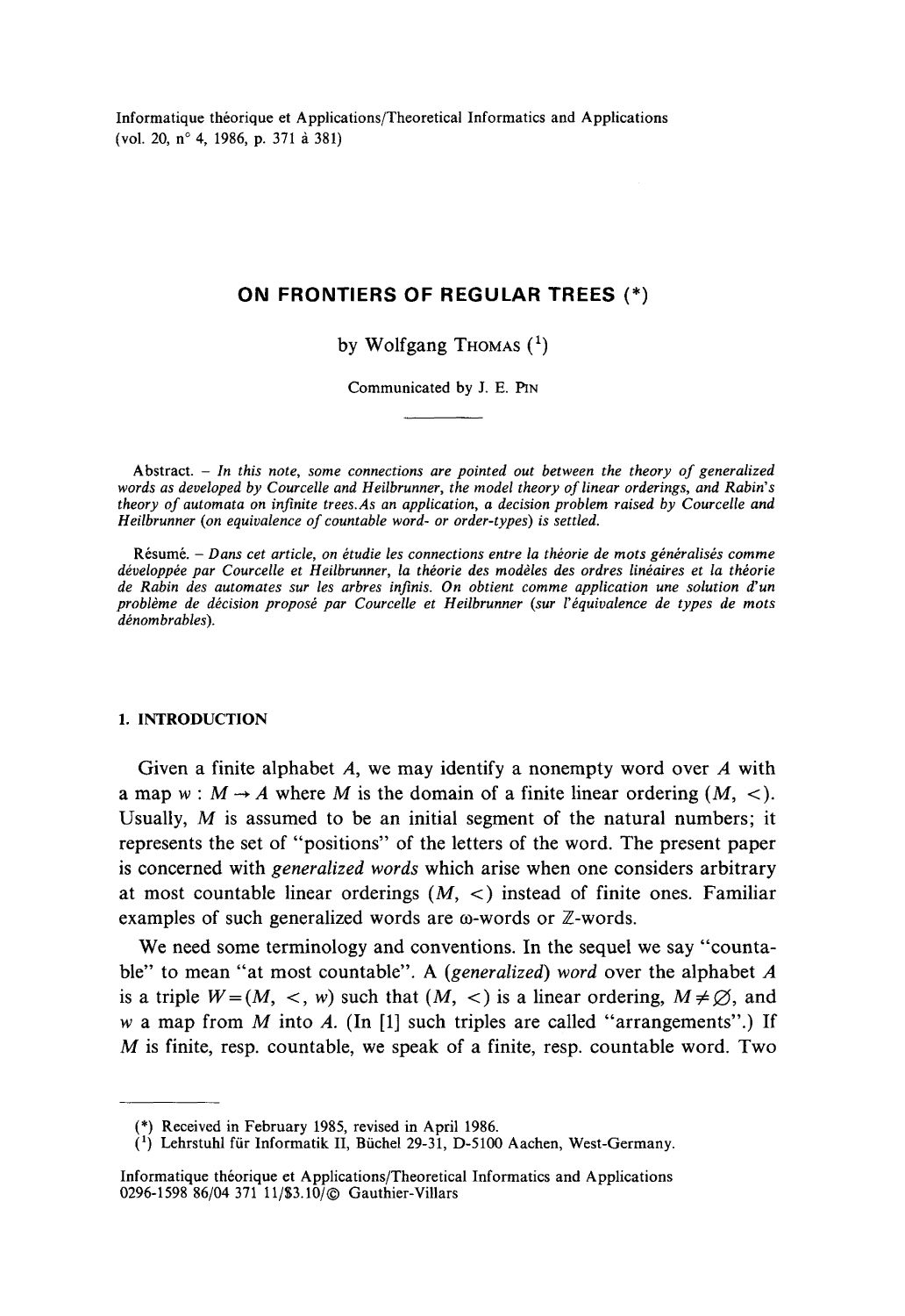generalized words  $(M, <, w)$  and  $(M', <', w')$  are *isomorphic* if there is an order-preserving bijection  $\gamma$  :  $M \rightarrow M'$  such that  $w = w' \circ \gamma$ . By a (word-) type we mean an isomorphism type of generalized words. If *A* is a one-letter alphabet, one can view a generalized word over *A* as a linear ordering; in this case a word-type becomes an order-type.

Given generalized words  $U = (M, \langle , \rangle)$  and  $U', \langle , \rangle$ , the *concatenation UU'*, the  $\omega$ -repetition  $U^{\omega}$  (also denoted  $UU \dots$ ) and the  $\omega^*$ -repetition  $U^{\omega^*}$ (also denoted . . . *UU)* are defined in the standard way. For example, *UU'* is the generalized word  $(N, \prec, w)$  where

$$
N = (\{0\} \times M) \cup (\{1\} \times M'), \qquad w((0, x)) = u(x), \qquad w((1, x)) = u'(x)
$$

and  $(i, x) \prec (j, y)$  if  $i < j$  or  $(i = j$  and  $x < y$ , resp.  $x < 'y$ ). Similarly,  $U^{\omega}$  and  $U^{\omega^*}$  are defined over  $\omega \times M$  using the natural ordering, resp. its reverse, on the set  $\omega$  of the natural numbers.

The countable words are closely connected with infinité (valued) trees. For simplicity we restrict ourselves to binary trees in this paper. The nodes of a binary tree are given by finite words over  $\{l, r\}$  ("left", "right"); thus the partial tree ordering is the prefix relation on  $\{l, r\}^*$  and the root of a tree is represented by the empty word  $\varepsilon$ . An *A-valued tree* is a map  $t : dom(t) \rightarrow A$ where dom(t)  $\subset \{l, r\}^*$  is a language closed under prefixes. The *frontier* of *t*, denoted fr (*t*), is defined by fr (*t*) = {  $u \in \text{dom}(t) | u l$ ,  $u r \notin \text{dom}(t)$  }. It is linearly ordered by the lexicographic ordering  $\langle$  on  $\{l, r\}^*$ . Hence, for any A-valued tree t, we obtain a countable word  $W = (f(r), \prec, w)$  where  $w : fr(t) \rightarrow A$  is the restriction of  $t$  to fr( $t$ ). We call this word the *frontier-word* of  $t$ . (It may also be called the "yield" of *t.* However, to avoid confusion with [11] where "yield" has a different meaning for infinite trees, we use the term "frontierword".) Conversely, any countable word over *A* is the frontier-word of some  $A$ -valued tree. This is easily inferred from the following two facts: (1) Every countable linear ordering can be embedded in the ordering of the rational numbers, and (2) the latter ordering is isomorphic to the ordering of the frontier of a tree *t* say with  $\text{fr}(t) = (ll \cup r)^* \text{lr}.$ 

The subject of this paper is a certain constructively defined subclass of countable words. They emerged in the work of Courcelle [1] and Heilbrunner [4, 5] as solutions to systems of equations for words.

These systems are of the form

$$
\Sigma: \quad x_1 = u_1, \quad x_2 = u_2, \quad \ldots, \quad x_n = u_n
$$

where  $x_1, \ldots, x_n$  are distinct variables and  $u_i \in (\{x_1, \ldots, x_n\} \cup A)^*$  for  $i=1, \ldots, n$ . A solution of  $\Sigma$  is an *n*-tuple of words which (substituted for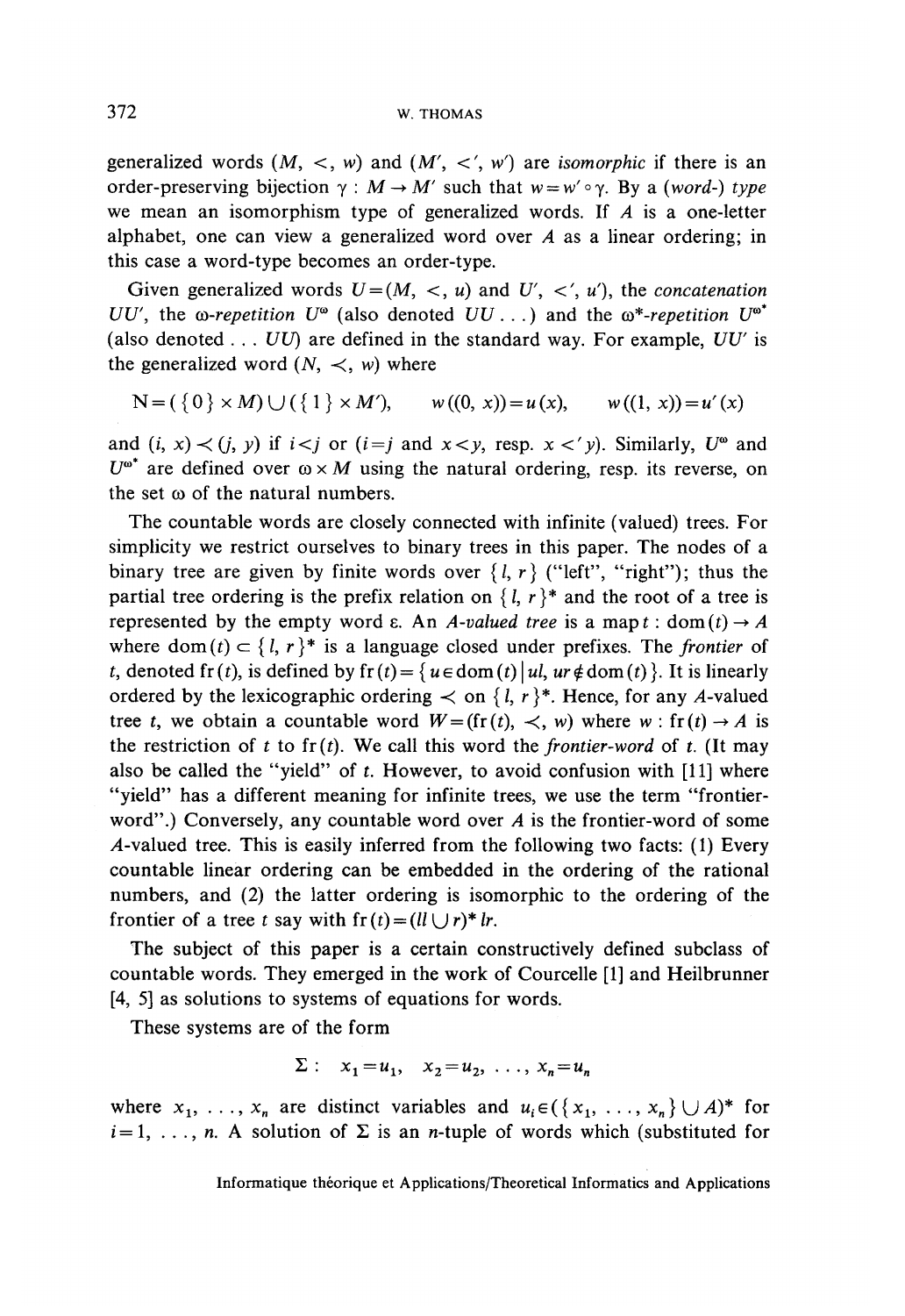$x_1, \ldots, x_n$  satisfies  $\Sigma$ . Courcelle [1] showed how to associate with any system  $\Sigma$  a sequence of *n* trees such that their frontier-words are a solution of  $\Sigma$ . Heilbrunner [4, 5] presented an algorithm which produces, for any  $\Sigma$ , the explicit definition of *n* word-types yielding a solution of  $\Sigma$ . This explicit définition is given by "regular expressions", which are finite denotations for certain word-types. Over the alphabet *A,* the class *Reg(A)* of *regular expressions* over *A* is defined inductively as follows:

- (a) Every finite word is in  $\text{Reg}(A)$ ;
- *(b)* (Concatenation) If r, s are in Reg(A), so is (rs);
- (c) ( $\omega$  and  $\omega^*$ -iteration) If r is in Reg(A), so are r<sup> $\omega$ </sup> and r<sup> $\omega^*$ </sup>;
- (*d*) (Shuffle operation) If  $r_1, \ldots, r_n$  are in Reg(*A*), so is  $(r_1, \ldots, r_n)^{\eta}$ .

For cases (a), *(b),* (c), the word-types denoted by the regular expressions are defined in the natural way, derived from the corresponding operations for words as explained above. It remains to define the word-type denoted by  $(r_1, \ldots, r_n)^n$ . Let us assume that  $U_1, \ldots, U_n$  are words of the types denoted by  $r_1, \ldots, r_n$  respectively. A generalized word U is of the type denoted by  $(r_1, \ldots, r_n)^n$  if *U* is a countable word of the following form: it is composed of segments each of which is isomorphic to some  $U_i$ , such that between any two of these segments, before any such segment, and after any such segment there is, for  $j = 1, \ldots, n$ , another segment isomorphic to  $U_j$ . A familiar argument of the theory of dense orderings shows that this condition fixes a countable word up to isomorphism *(cf.* [5] or [9], p. 115 ff.).

*Example.* – Consider nine generalized words  $U_1, \ldots, U_9$  and let R be the set of rational numbers which have a decimal expansion 0,  $d_1 \ldots d_k$  with  $d_i \in \{0, \ldots, 9\}$  for  $1 \leq i < k$  and  $d_k \in \{1, \ldots, 9\}$ . If one associates with any such number 0,  $d_1 \ldots d_k$  the word  $U_{d_k}$ , the usual ordering of R induces a generalized word (composed of  $U_i$ -copies) which is a shuffling of  $U_1, \ldots, U_9$ .

Let  $\mathcal{M}(A)$  be the class of word-types denoted by regular expressions in Reg(A). Two regular expressions are called *equivalent* if they dénote the same word-type. It is easy to see that different regular expressions may be equivalent. [As an example consider the expressions *(ab)™\* (ab)™* and *(ba)<sup>a</sup> \* (ba)®.]* Courcelle [1] and Heilbrunner [5] raised the question whether the equivalence of regular expressions is decidable. (In [1] the question is stated in terms of frontiers of trees. In this framework, a modified version of the problem has meanwhile also been considered by Dauchet and Timmermann [3], [11], [12]; there the notion of frontier-word is replaced by the coarser operation of "yield" of a tree).

One aim of the present note is to answer the above question affirmatively. The proof uses a decidability result in the model theory of linear orderings.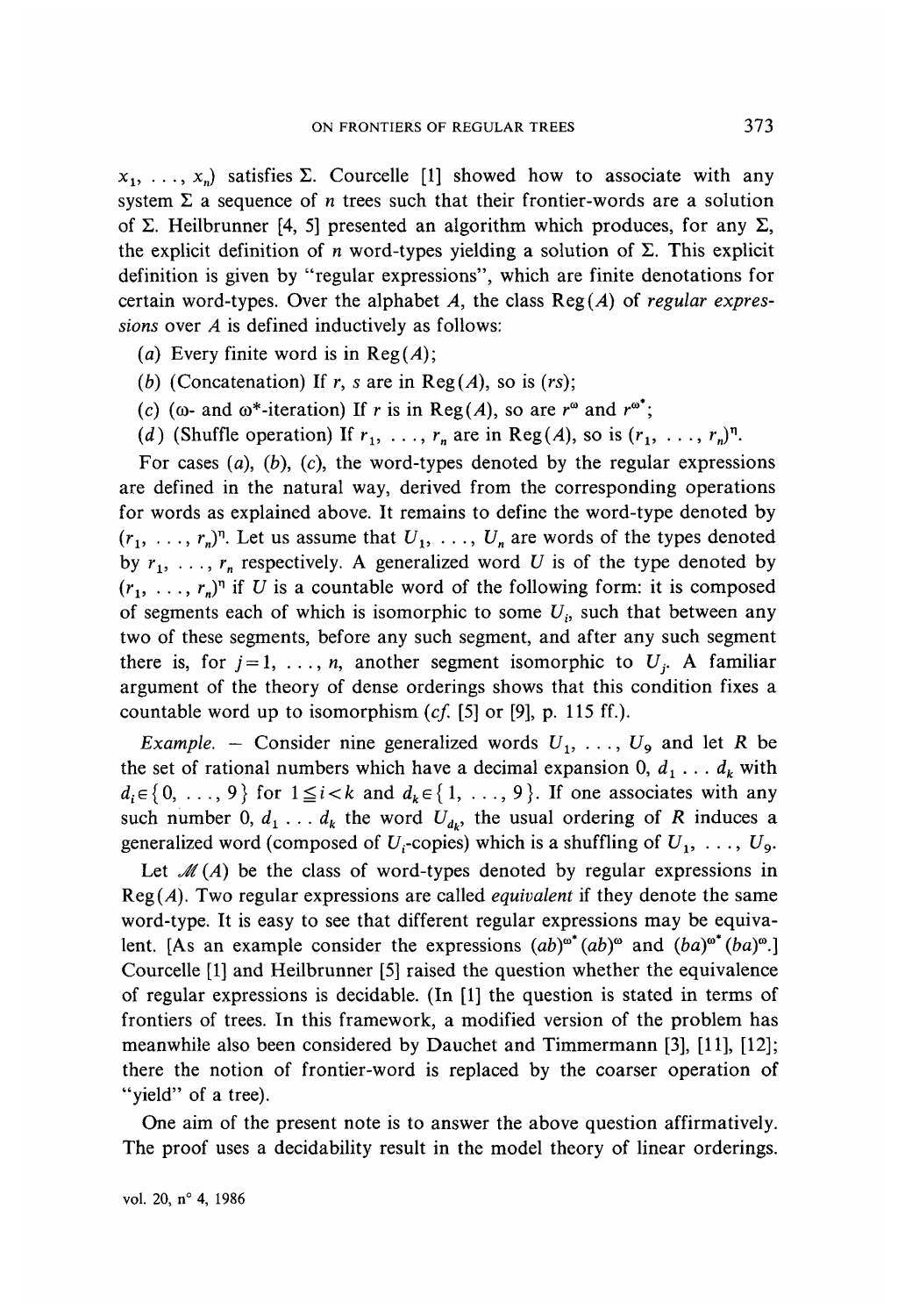For readers not familiar with model theory we give this argument in some detail. Another aim is to clarify the relation between generalized words and trees: We show that a word has a type in  $\mathcal{M}(A)$  iff it is (isomorphic to) the frontier-word of an A-valued *regular tree*. As a consequence we obtain, using Rabin's theory of automata on infinité trees, that a countable word-type belongs to  $\mathcal{M}(A)$  iff it is characterizable in the monadic second-order language of orderings.

### **2. ISOMORPHISM OF GENERALIZED WORDS**

The class  $\mathcal{M}(A)$  generalizes an important class of order types in model theory. Restricting to a one letter alphabet one obtains from  $\mathcal{M}(A)$  the class M of order types introduced by Läuchli and Leonard in [6]; they showed that a sentence of the first-order language of linear orderings is satisfiable by some linear ordering iff it is satisfiable by a linear ordering whose type is in  $M$ , obtaining as a consequence that the first-order theory of linear orderings is decidable. (For a detailed exposition *cf.* [9].)

In the following we make also use of the monadic second-order language of linear orderings and the stronger theorem, due to Rabin [7], that the monadic second-order theory of countable linear orderings is decidable. In order to decide equivalence of expressions in  $Reg(A)$ , we simply characterize the types in  $\mathcal{M}(A)$  by monadic second-order sentences and then apply Rabin's decidability theorem.

For this purpose, we fix an alphabet  $A = \{a_1, \ldots, a_k\}$  and identify any word with a relational model. Namely, the word  $(M, <, w)$  is represented by the structure  $(M, <, P_1, \ldots, P_k)$  where  $P_i \subset M$  is defined by  $P_i = w^{-1}(a_i)$ . By the obvious correspondence between words and these word-models we use the letters  $U, V, W, \ldots$  to denote either of them. The isomorphism relation holds between two models  $W = (M, \langle P_1, \ldots, P_k)$  and  $W' = (M', \langle P_1', \ldots, P_k')$  iff there is an order-preserving bijection  $\gamma : M \to M'$  such that  $\gamma (P_i) = P'_i$  for  $i=1, \ldots, k$ .

Let us introduce the monadic second-order language  $L_2(A)$  which allows to describe word-models corresponding to the alphabet  $A = \{a_1, \ldots, a_k\}.$  $L_2(A)$  contains variables x, y, ... (for elements of orderings) and variables *X,* 7, . . . (for subsets of orderings). The atomic formulas are of the form  $x < y$ ,  $x = y$ ,  $x \in X$ ,  $x \in P_i$  ( $1 \leq i \leq k$ ); and arbitrary  $L_2(A)$ -formulas are combined from these by the propositional connectives  $\neg, \vee, \wedge, \rightarrow, \leftrightarrow$  and the quantifiers  $\exists$ ,  $\forall$  (acting on either kind of variable).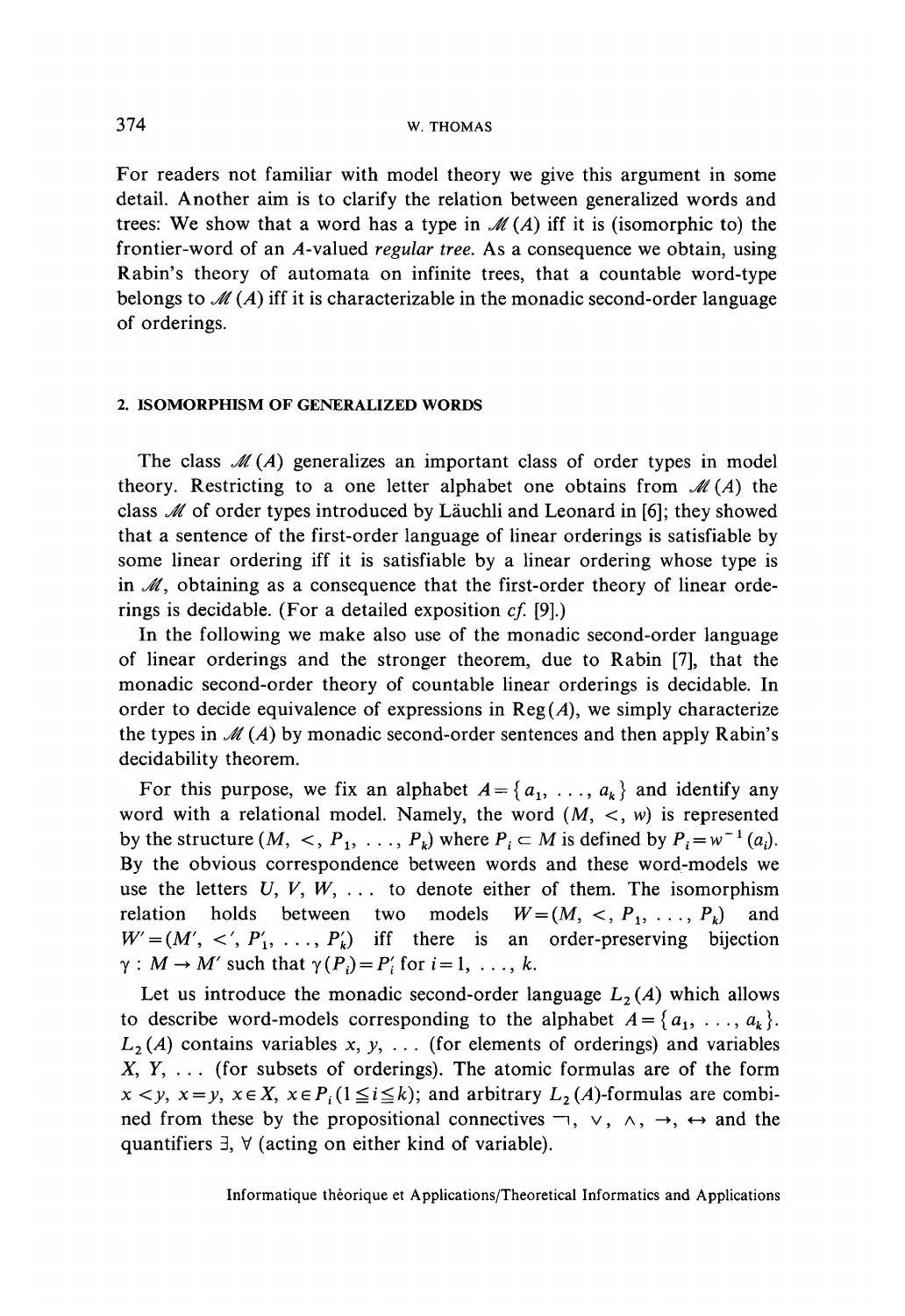Formulas without free variables are called sentences. The satisfaction relation  $\models$  between word-models U and  $L_2(A)$ -formulas  $\varphi$  is defined in the standard way; one writes  $(M, \langle P_1, \ldots, P_k) \models \varphi[Q]$  (for a subset *Q* of *M*) if the  $L_2(A)$  formula  $\varphi(X)$  with free variable X holds in  $(M, \langle 1, P_1, \ldots, P_k)$ when interpreting  $X$  by  $Q$ .

Let  $W<sub>2</sub>(A)$  be the class of countable word types t that are characterized by some  $L_2(A)$ -sentence  $\varphi$  (in the sense that a countable word satisfies  $\varphi$  iff it is of type *t).*

**PROPOSITION** 1. –  $\mathcal{M}(A) \subset W$ <sub>2</sub> $(A)$ ; in others words: For every regular  $expression$  *r* over A one can construct an  $L_2(A)$ -sentence  $\psi_r$  such that for any *countable word W,*  $W \models \psi_r$  *iff W is of the type denoted by r.* 

*Proof.* – We shall find, for any regular expression r, an  $L_2(A)$ -formula  $\varphi_r(X)$  such that for any countable word-model  $(M, \langle, P_1, \ldots, P_k)$  and any  $Q \subset M$ , we have  $(M, \langle P_1, \ldots, P_k) \models \varphi_r[Q]$  iff the submodel of  $(M, \langle P_1, \ldots, P_k)$  with universe Q is of type r. Then we are done: Given r one takes  $\exists X (\forall x x \in X \land \varphi_r(X))$  as the desired sentence  $\psi_r$ .

If *r* is finite, say  $r = a_{j_1} \ldots a_{j_m}$ , we take as  $\varphi_r(X)$  the formula

$$
\exists x_1 \ldots \exists x_m \left( \bigwedge_{i=1}^m x_i \in X \land \forall x \left( x \in X \to \bigvee_{i=1}^m x = x_i \right) \right) \qquad \qquad m-1 \qquad m \qquad \land \bigwedge_{i=1}^m x_i < x_{i+1} \land \bigwedge_{i=1}^m x_i \in P_{j_i} \right)
$$

which clearly characterizes the type (denoted by)  $r$ .

Given r, s and corresponding formulas  $\varphi_r(X)$ ,  $\varphi_s(X)$ , the concatenation *(rs)* is characterized by the following formula:

$$
\exists Y \exists Z ("X = Y \cup Z" \land "Y < Z" \land \varphi_r(Y) \land \varphi_s(Z)).
$$

(Here and in the sequel we freely use shortwritings like " $X = Y \cup Z$ ", " $X < Y$ ", etc. if their formalization in  $L_2(A)$  is straightforward.)

For the remaining steps it is convenient to use a formula " $X' = \text{Comp}(x, X)$ " which says that  $X'$  is the "component of x with respect" to *X'\* namely the largest interval (in the given model) that contains *x* and consists solety of elements from X: So  $X' = \text{Comp}(x, X)$  abbreviates

$$
\forall z (z \in X' \leftrightarrow (z \in X \land \forall y (x \leq y \leq z \lor z \leq y \leq x \to y \in X))).
$$

Now assume that  $\varphi_r(X)$  characterizes the countable words of type *r*.

vol. 20, n° 4, 1986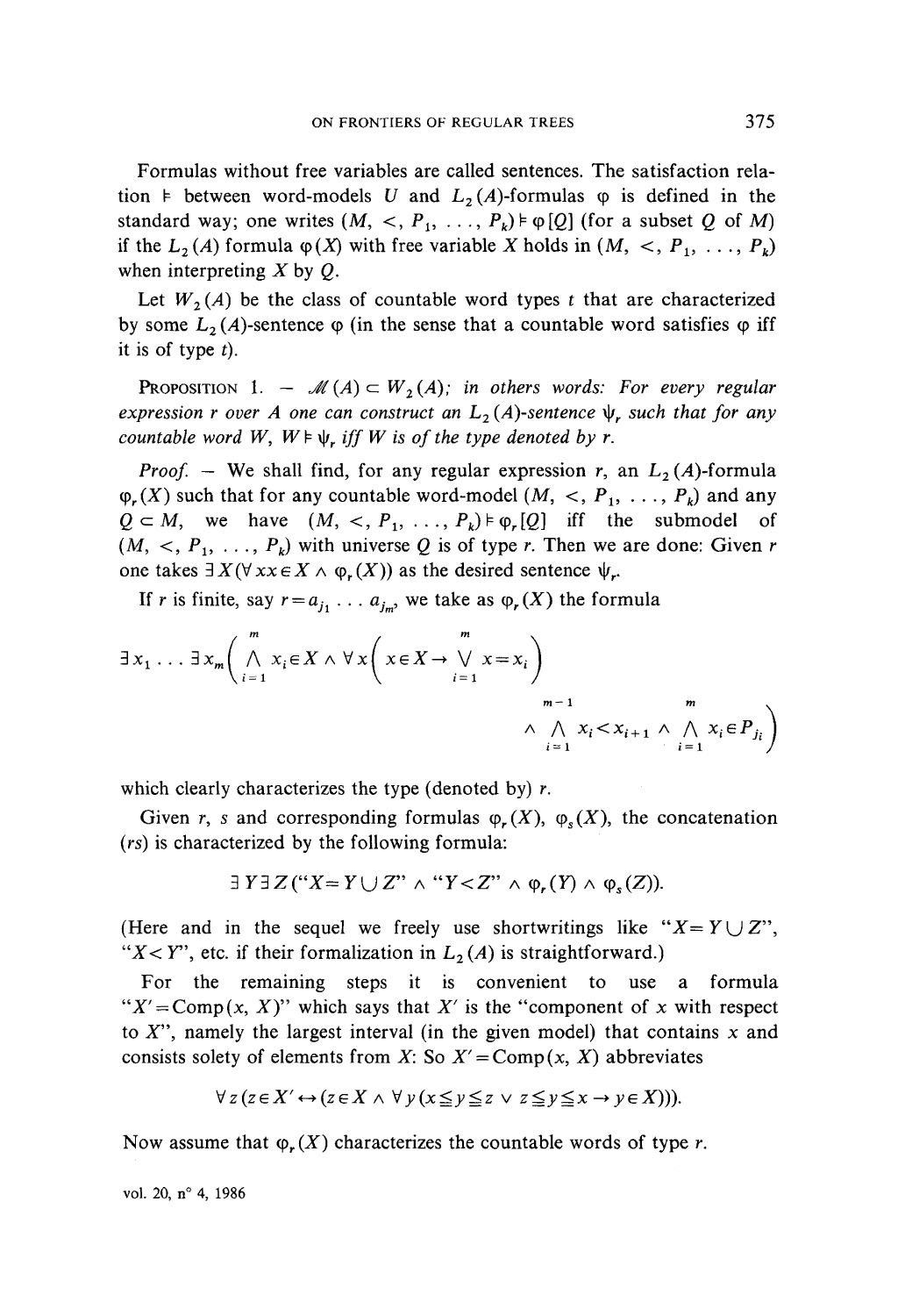To obtain a characterization for  $r<sup>{\omega}</sup>$ , we use a formula  $\varphi(X)$  which says that X can be cut into an  $\omega$ -sequence of segments each of which satisfies  $\varphi_r$ . We represent this sequence in the form



using two sets  $Y$ ,  $Y'$  and an auxiliary set  $Z$  (indicated by the dots).

The required segments occur then as components of the Z-elements, alternatively with respect to *Y* and *Y'*. As formula for  $r<sup>ω</sup>$  we take

$$
\exists Z \exists Y \exists Y' ("Z is of type  $\omega$ " \land "min(Z) \in Y"
$$
  
\n
$$
\land "X = Y \cup Y" \land "Y \cap Y' = \varnothing"
$$
  
\n
$$
\land \forall x \exists z \exists C (z \in Z \land (C = Comp(z, Y) \lor C = Comp(z, Y')) \land x \in C)
$$
  
\n
$$
\land \forall z \forall z' ("z' is the < -successor of z in Z" \rightarrow (z \in Y \leftrightarrow z' \in Y'))
$$
  
\n
$$
\land \forall z (z \in Z \rightarrow \forall C (C = Comp(z, Y) \lor C = Comp(z, Y') \rightarrow \varphi_r(C))).
$$

Note that the condition "Z is of type  $\omega$ " is formalizable in  $L_2(A)$  by expressing "Z is ordered discretely with first but without last element such that the induction axiom holds". – The case  $r^{\omega^*}$  is handled similarly.

Finally let  $\varphi_1(X), \ldots, \varphi_n(X)$  be given characterizing  $r_1, \ldots, r_n$  in the class of countable words. To characterize  $(r_1, \ldots, r_n)^n$  in the class of countable words, we require the existence of a partition  $X_1, \ldots, X_n$  of X such that the  $X_i$ -segments given by this partition satisfy  $\varphi_i$ , and the density conditions in the definition of the shuffle operation are fulfilled:

$$
\exists X_1 \dots \exists X_n \left( \bigwedge_{i=1}^n \text{``} X_i \neq \emptyset \text{''} \land \text{``} X = X_1 \cup \dots \cup X_n \text{''} \land \bigwedge_{i \neq j} \text{``} X_i \cap X_j = \emptyset \text{''}
$$

$$
\land \bigwedge_{i=1}^n \forall y \forall C \left( C = \text{Comp} \left( y, X_i \right) \to \varphi_i(C) \right)
$$

 $\land \forall x \forall z (x \leq z \land "x, z \text{ are on different components})$ 

$$
\rightarrow \bigwedge_{i=1}^{n} \exists y (x < y < z \land y \in X_{i}))
$$
  

$$
\land \forall x \bigwedge_{i=1}^{n} \exists y (x < y \land y \in X_{i}))
$$
  

$$
\land \forall x \bigwedge_{i=1}^{n} \exists y (y < x \land y \in X_{i}))
$$

Informatique théorique et Applications/Theoretical Informatics and Applications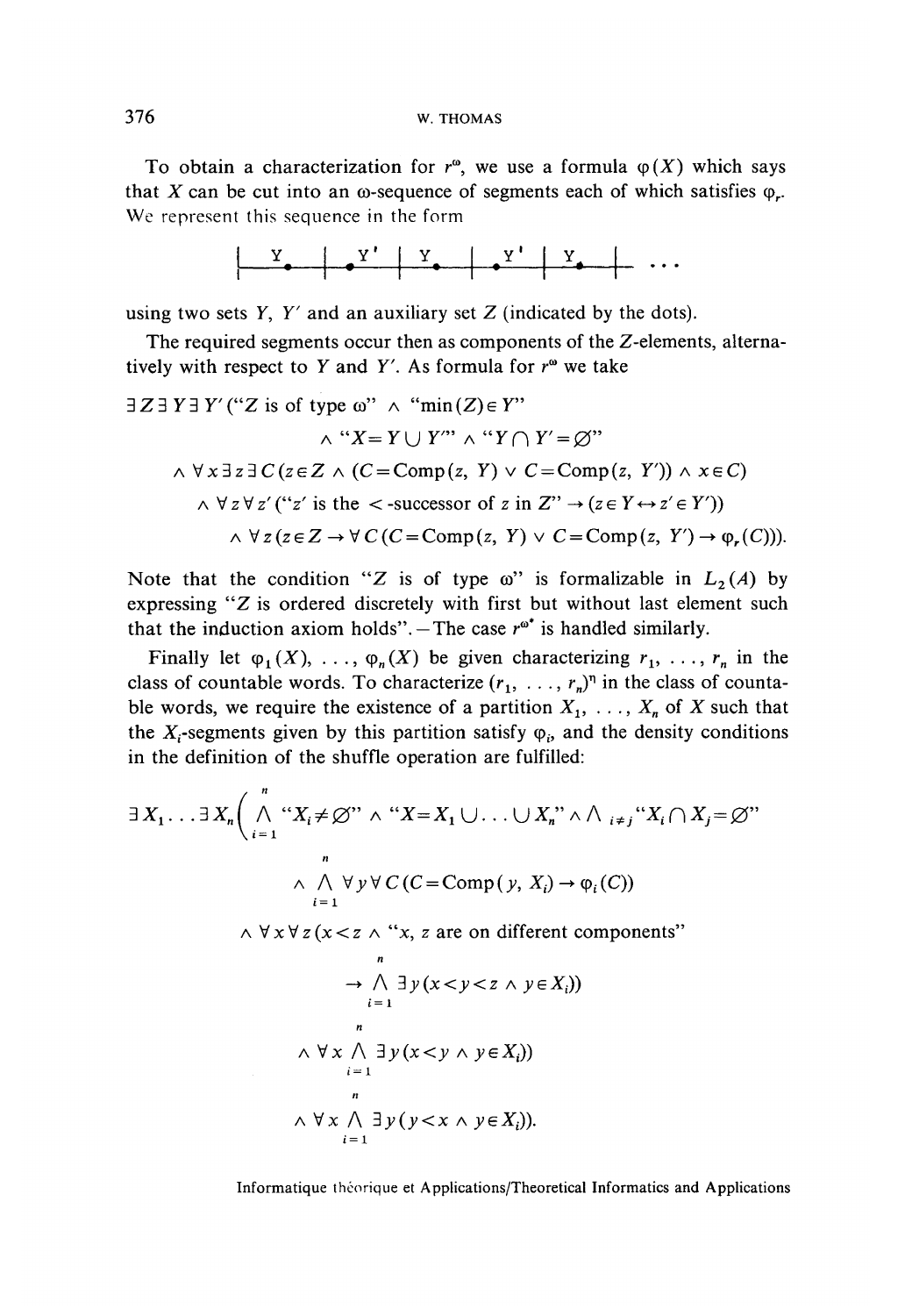Here "x, z are on different components" is expressed by

$$
\bigvee_{i,j} \exists C \exists C' (C = \text{Comp}(x, X_i) \land C' = \text{Comp}(z, X_j) \land C < C'). \quad \blacksquare
$$

COROLLARY. — *The équivalence problem for regular expressions [denoting word-types in*  $M(A)$ ] *is decidable.* 

*Proof.* – Given two regular expressions  $r_1$  and  $r_2$ , one constructs the corresponding  $L_2(A)$ -sentences  $\psi_1$  and  $\psi_2$  as in Proposition 1 and obtains that  $r_1$  is equivalent to  $r_2$  iff

(1) for all countable words  $W : W \models \psi_1 \leftrightarrow \psi_2$ , i.e., iff

(2) for all countable linear orderings  $(M, \leq)$  and all partitions  $P_1, \ldots, P_k$ of  $M:$ 

$$
(M, <, P_1, \ldots, P_k) \models \psi_1 \leftrightarrow \psi_2.
$$

Let us replace the constants  $P_i$  in  $\psi_1$  and  $\psi_2$  by new variables, say  $X_1, \ldots, X_k$ , which yields formulas  $\psi'_1(X_1, \ldots, X_k)$ ,  $\psi'_2(X_1, \ldots, X_k)$ .

Then (2) is equivalent to the condition that the  $L_2(A)$ -sentence

$$
\forall X_1 \dots \forall X_k (\forall x \text{``} x \in X_1 \cup \dots \cup X_k \text{''} \land \land \iota_{\neq j} \text{``} X_i \cap X_j = \varnothing \text{''}
$$

$$
\rightarrow (\psi_1' (X_1, \dots, X_k) \leftrightarrow \psi_2' (X_1, \dots, X_k)))
$$

holds in every countable linear ordering  $(M, \langle \rangle)$ , i.e. belongs to the monadic second-order theory of countable linear orderings. Hence, by the decidability of this theory [7], the equivalence of  $r_1$  and  $r_2$  can be tested in an effective way.

#### **3. REGULAR TREES**

In the previous section we described an application of model theory to language theory. The present section deals with an argument in the reverse direction; it offers the proof of a model- theoretic resuit (namely, of a converse to Proposition 1) by an automaton-theoretic method. The connection is provided by a characterization of the  $\mathcal{M}(A)$ -types in terms of regular trees.

Given an alphabet  $A = \{a_1, \ldots, a_k\}$ , an A-valued tree  $t : dom(t) \rightarrow A$ (where dom(t)  $\subset \{l, r\}^*$ ) will be called *regular* if it can be generated by a finite automaton on the binary tree. Hère a *finite automaton* is of the form  $\mathscr{A} = (Q, q_0, \delta, Q_0, \ldots, Q_k)$  where *Q* is the finite set of states,  $q_0 \in Q$  the initial state,  $\delta: Q \to Q \times Q$  the transition function, and  $Q_0, \ldots, Q_k$  a partition of  $Q$ . For any such automaton there is a unique run of  $\mathscr A$  on the (unlabelled)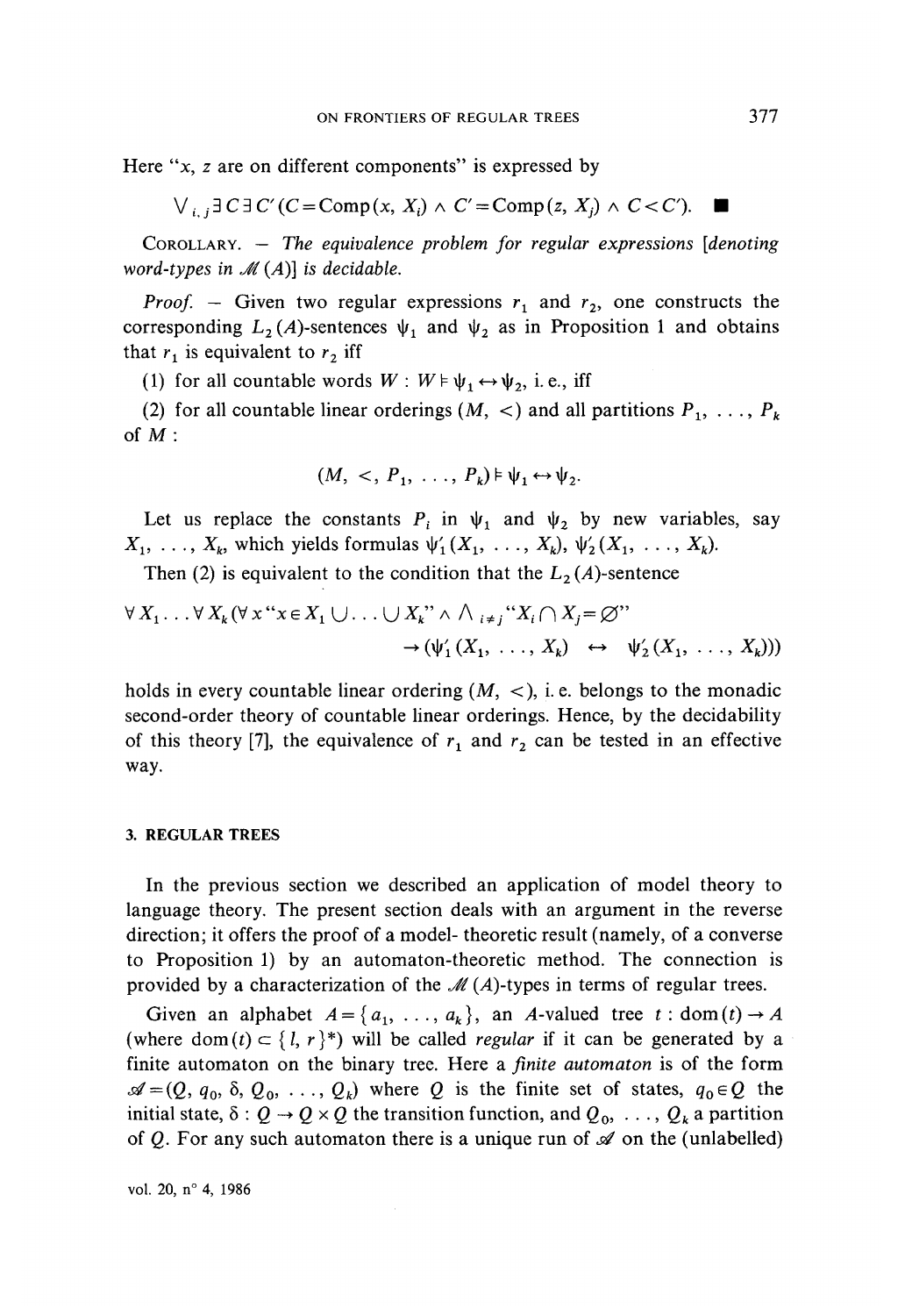binary tree, given as a function  $\rho: \{l, r\}^* \to Q$  satisfying  $\rho(\varepsilon) = q_0$  and  $\delta(\rho(w)) = (\rho(wl), \rho(wr))$ , for  $w \in \{l, r\}^*$ . An A-valued tree *t* is generated by  $\mathscr A$  if for  $w \in \{l, r\}^*$  we have:  $t(w) = a_i$  iff  $\rho(w) \in Q_i$  (*i*=1, ..., *n*), and  $w \notin \text{dom}(t)$  iff  $p(w) \in Q_0$ . It is easy to see that our definition of regular trees (as those generated by finite automata) is equivalent to other familiar définitions, e. g. that a tree is regular iff it has only finitely many distinct subtrees *(cf.* [2]).

Denote by  $\mathcal{F}(A)$  the class of word types that are given by frontier-words of regular  $A$ -valued trees.

PROPOSITION 2. -  $\mathcal{M}(A) = \mathcal{F}(A)$ .

*Proof.* – The inclusion from left to right is shown by induction over  $M(A)$ . First, a nonempty finite word is the frontier-word of a finite tree and hence of a regular tree.  $-H W = UV$ *i*, where *U* and *V* are assumed to be frontier-words of trees generated by  $\mathscr{A}_{U}$  and  $\mathscr{A}_{V}$ , respectively, then a tree with frontier-word W is generated by a finite automaton  $\mathscr A$  whose state-set is the union of the two given (w. 1. o. g. disjoint) state-sets together with a new initial state  $q_0$ , such that  $\mathscr{A}'s$  transition function  $\delta$  is the union of the two given transition functions and  $\delta(q_o) = (q_{\nu}, q_{\nu})$  where  $q_{\nu}, q_{\nu}$  are the initial states of  $\mathcal{A}_v$ ,  $\mathcal{A}_v$ . The letter  $a_i (i \ge 1)$  associated with the new state  $q_0$  (by setting  $q_0 \in Q_i$ ) is of course arbitrary. — Now let *U* be given as the frontierword of the tree generated by  $\mathcal{A}_U$  (again with initial state  $q_U$ ); we find a finite automaton  $\mathscr A$  generating a tree with frontier-word  $U_{\omega} = UU...$ . Adjoin a new state  $q_0$  (as initial state of  $\mathscr A$ ) and extend the transition function  $\delta$  of  $\mathscr{A}_U$  by setting  $\delta(q_0) = (q_U, q_0)$ . [Similarly, for the word  $U^{\omega^*}$  we let  $\delta(q_0) = (q_0, q_v)$ .] Finally, suppose we are given finite automata  $\mathscr{A}_1, \ldots, \mathscr{A}_n$ (with disjoint state-sets and initial states  $q_1, \ldots, q_n$ ) which generate trees with the frontier-words  $U_1, \ldots, U_n$ . A finite automaton  $\mathscr A$  for a tree whose frontier-word is a shuffling of  $U_1, \ldots, U_n$  as defined in the introduction is obtained as follows: Adjoin new states  $q_0, p_1, \ldots, p_{n-1}, p'_1, \ldots, p'_n$  and define the transition function  $\delta$  of  $\mathscr A$  as the union of the given transition functions together with the requirements

$$
\delta(q_0) = (p'_1, p_0), \ \delta(p'_i) = (q_0, p_i), \ \delta(p_i) = (q_i, p'_{i+1}) \qquad \text{(for } 1 \le i < n),
$$

$$
\delta(p'_n) = (q_0, q_n).
$$

Informatique théorique et Applications/Theoretical Informaties and Applications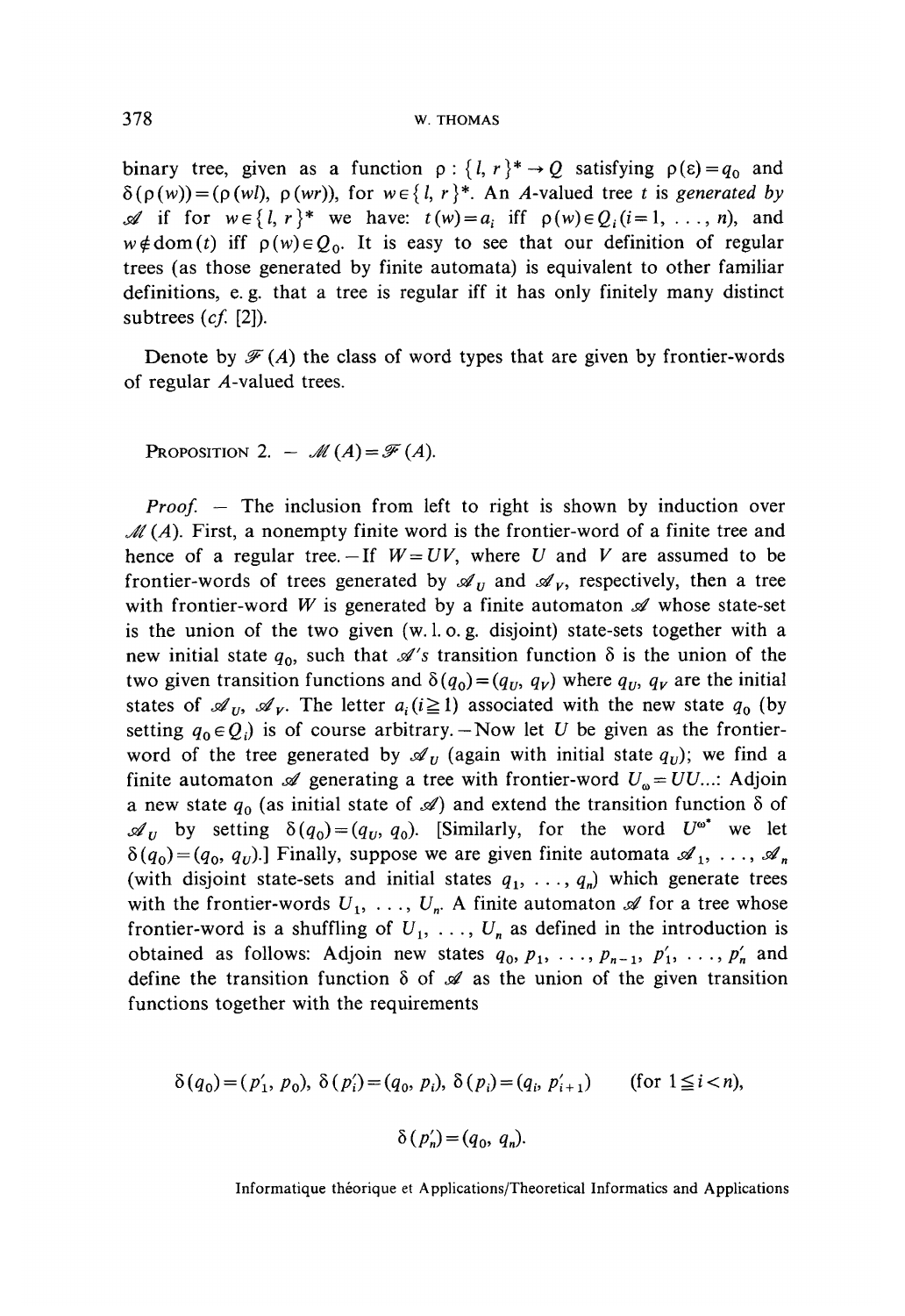The unique run of *sé* starts in the following way:



It is easy to verify that the frontier-word of this tree is a shuffling of  $U_1, \ldots, U_n$ 

The converse direction of Proposition 2 can be obtained from Heilbrunner's theorem [4]. If  $\mathscr{A} = (Q, q_0, \delta, Q_0, \ldots, Q_k)$  is a finite automaton, associate with it a system  $\Sigma(\mathcal{A})$  of equations for words, where Q is the set of variables, by including in the system:

— the equation  $q = q' q''$  for any q such that  $\delta(q) = (q', q'')$  where  $q' \notin Q_0$ ,  $q'' \notin Q_0$ ;

— the equation  $q = q'$  (resp.  $q = q''$ ) for any q such that  $\delta(q) = (q', q'')$  and  $q' \notin Q_0$ ,  $q'' \in Q_0$  (resp.  $q' \in Q_0$ ,  $q'' \notin Q_0$ );

- the equation  $q = a_i$  for any  $q \in Q_i$  such that  $\delta(q) = (q', q'')$  where  $q' \in Q_0$ and  $q'' \in Q_0$ .

Then a countable word is a solution of  $\Sigma(\mathcal{A})$  iff it is (isomorphic to) the frontier-word of the tree generated by *sé.* Heilbrunner's algorithm yields a regular expression denoting the type of a solution of  $\Sigma(\mathcal{A})$ . Hence the frontier-word of the tree generated by  $\mathscr A$  is of a type in  $\mathscr M(A)$ .

Note that in Proposition 2 the transition from regular expressions [for  $M(A)$ -types] to corresponding automata (defining regular trees) is effective, as is the converse direction using Heilbrunner's algorithm. Hence, by Proposition 1:

COROLLARY. — *The problem whether two regular trees have isomorphic frontier-words is decidable.*

In [6] Rabin suggested the use of regular trees in model theory. Using Proposition 2 we give here such a model theoretic application by proving  $W_2(A) \subset \mathcal{M}(A)$ , i.e. the converse to Proposition 1. The argument is based on Rabin's results concerning tree automata that recognize *sets* of trees. Rabin's tree automata accept A-valued trees with domain  $\{l, r\}^*$  (i.e., where the nodes form the full binary tree). In order to handle the case of arbitrary trees over  $A = \{a_1, \ldots, a_k\}$  we introduce a letter  $a_0$  and use it as value for the nodes outside the domain of an A-valued tree. We call a set of (arbitrary)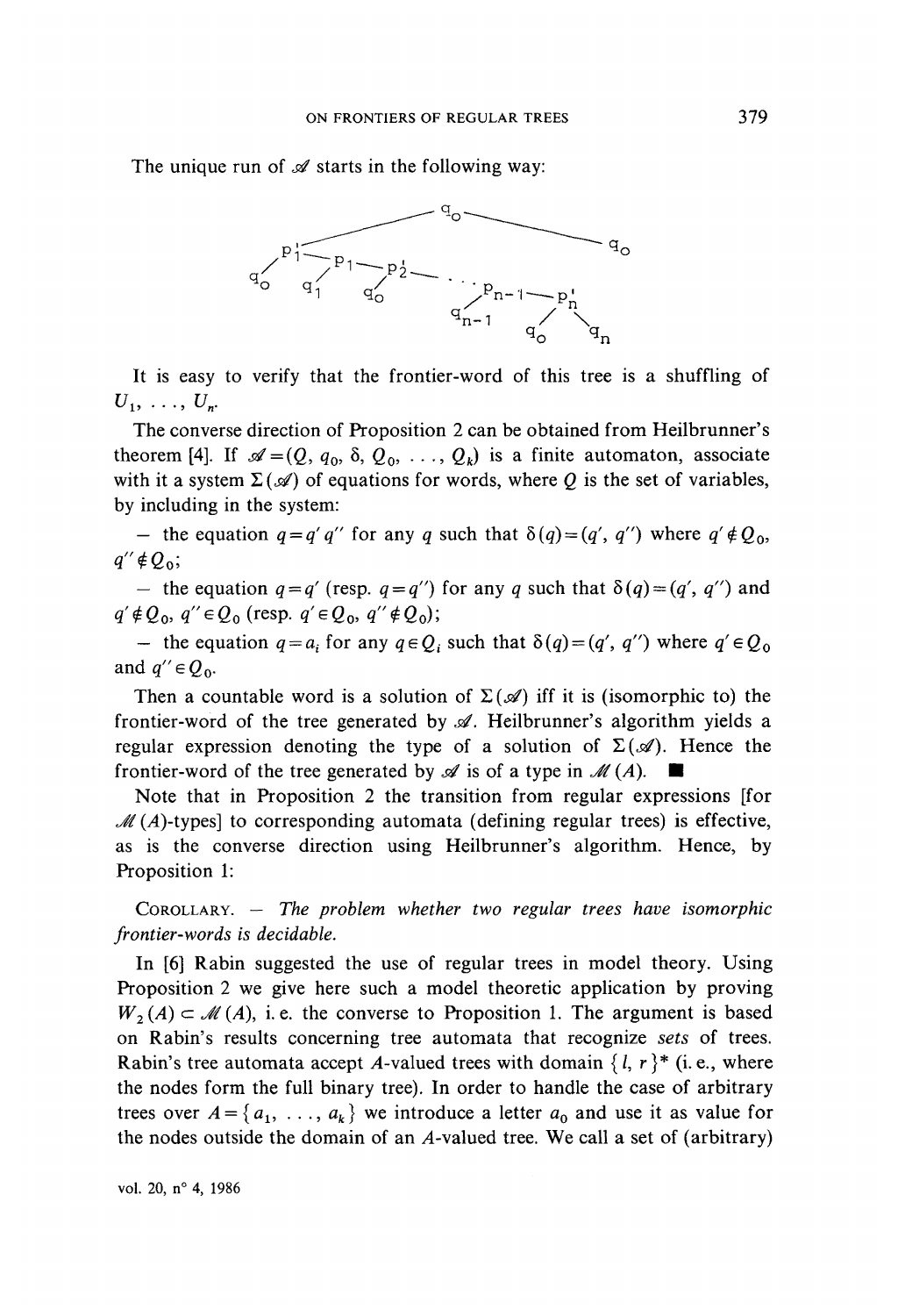^4-valued trees *Rabin-recognizable* if the corresponding set of  $(A \cup \{a_0\})$ -valued trees is recognized by a Rabin tree automaton (as defined in [7]). Also we use the monadic second-order language for  $(A \cup \{a_0\})$ -valued trees. It is defined as  $L_2(A)$  in Section 1 for linear orderings, with the exception that it includes, instead of the symbol  $\lt$  for the order relation, two symbols  $+l$ ,  $+r$  for the successor functions on  $\{l, r\}^*$ ; moreover a set constant  $P_0$  (for the nodes with value  $a_0$ ) is added. Note that the partial tree ordering and the lexicographic (linear) ordering  $\lt$  of the nodes are both definable in this language  $(cf. [7])$ . Call a set T of A-valued trees *monadic second-order definable* if there is a sentence  $\varphi$  of this language such that  $t \in T$ iff the corresponding  $(A \cup \{a_0\})$ -valued tree satisfies  $\varphi$ .

We shall apply the following results due to Rabin:

(1) A set of  $A$ -valued trees is Rabin-recognizable iff it is monadic secondorder definable [7],

(2) Any nonempty Rabin-recognizable set of  $A$ -valued trees contains a regular tree [8].

(A third key result, proved in [7], states that the emptiness problem for Rabin-tree automata is decidable; it implies the decidability of the monadic second-order theory of the (unlabelled) binary tree and, as a corollary, of the monadic second-order theory of countable linear orderings.)

**PROPOSITION** 3.  $-W_2(A) \subset M(A)$ , i.e. a countable word W over A which *is characterized up to isomorphism (in the class of countable words) by an*  $L_2(A)$ -sentence is of a type in  $\mathcal{M}(A)$ .

*Proof.* – Let  $\varphi$  be an  $L_2(A)$ -sentence characterizing the isomorphism type of *W* (in the class of countable words). Rewrite  $\varphi$  as a sentence  $\bar{\varphi}$  in the monadic second-order language of  $(A \cup \{a_0\})$ -valued trees, such that  $\overline{\varphi}$ defines the set  $T$  of trees whose frontier-words satisfy  $\varphi$ . (For this purpose,  $\langle$  has to be replaced by the definition of  $\langle$  and all quantifiers of  $\varphi$  have to be relativized to the frontier, i. e. to the set of nodes where both successors carry  $a_0$  as value.) By (1), T is Rabin-recognizable. Since  $T \neq \emptyset$ , (2) applies and yields a regular tree  $t \in T$ . By Proposition 2, the frontier-word of  $t$  has a type in  $\mathcal{M}(A)$ . But by assumption on  $\varphi$ , this frontier-word is isomorphic to *W.*

In model-theoretic terminology, Propositions 1 and 3 say that (with respect to the monadic second-order language) a generalized word satisfies an  $\aleph_0$ -categorical sentence iff its type is in  $\mathcal{M}(A)$ . For the case of linear orderings (i.e. the case of singleton alphabets) this result was first stated by Shelah in [10], Theorem 0.2; a proof hint is given there saying that the techniques in